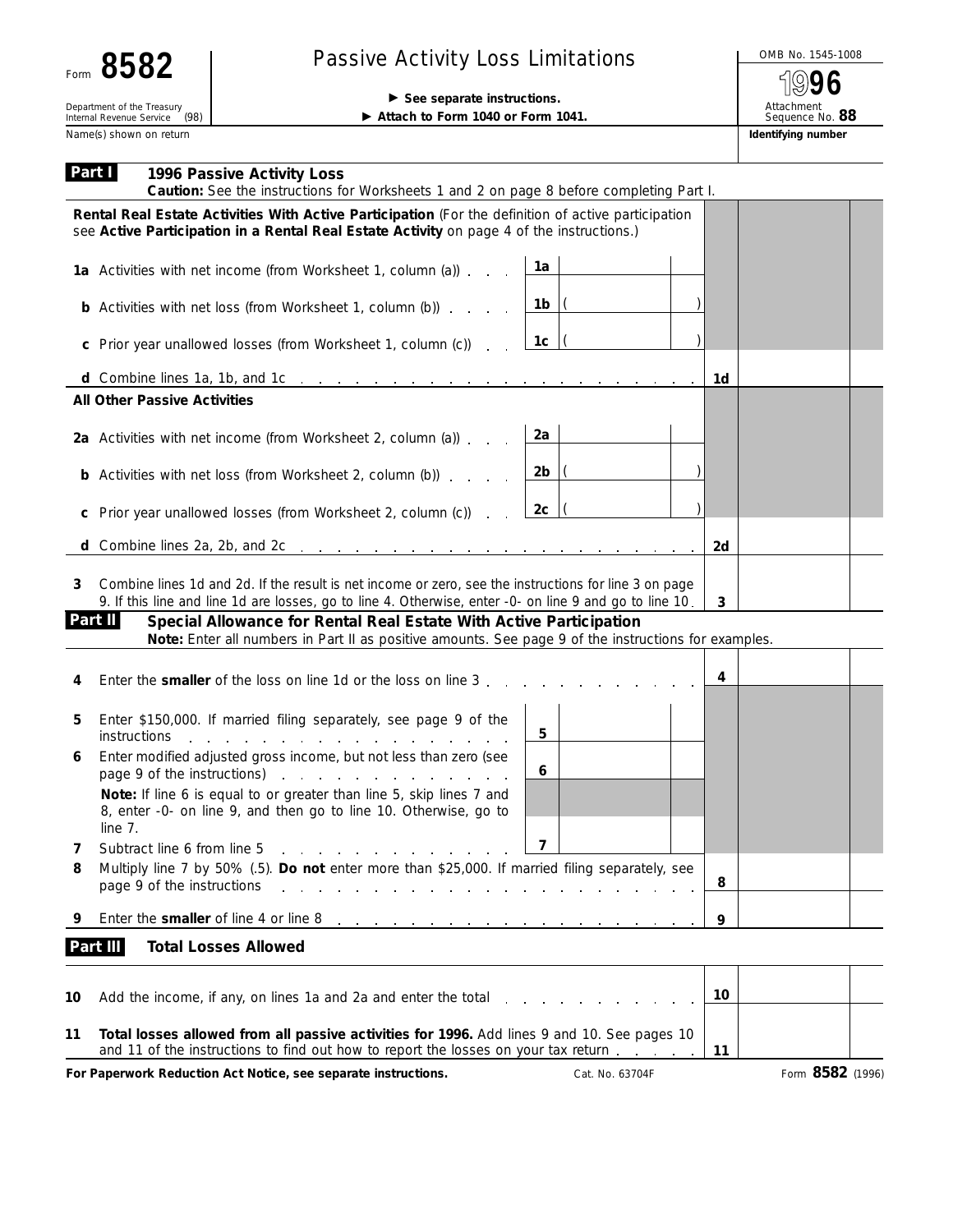**Caution:** *The worksheets are not required to be filed with your tax return and may be detached before filing Form 8582. Keep a copy of the worksheets for your records.*

| Worksheet 1-For Form 8582, Lines 1a, 1b, and 1c (See page 8 of the instructions.)                           |                                                          |                           |                                 |                                 |                    |                          |                                            |  |
|-------------------------------------------------------------------------------------------------------------|----------------------------------------------------------|---------------------------|---------------------------------|---------------------------------|--------------------|--------------------------|--------------------------------------------|--|
| Name of activity                                                                                            | <b>Current year</b>                                      |                           |                                 | Prior year                      |                    | Overall gain or loss     |                                            |  |
|                                                                                                             | (a) Net income<br>(b) Net loss<br>(line 1a)<br>(line 1b) |                           | (c) Unallowed<br>loss (line 1c) |                                 | (d) Gain           | (e) Loss                 |                                            |  |
|                                                                                                             |                                                          |                           |                                 |                                 |                    |                          |                                            |  |
|                                                                                                             |                                                          |                           |                                 |                                 |                    |                          |                                            |  |
|                                                                                                             |                                                          |                           |                                 |                                 |                    |                          |                                            |  |
|                                                                                                             |                                                          |                           |                                 |                                 |                    |                          |                                            |  |
| Total. Enter on Form 8582, lines 1a,<br>1b, and 1c. $\ldots$ $\ldots$ $\ldots$ $\blacktriangleright$        |                                                          |                           |                                 |                                 |                    |                          |                                            |  |
| Worksheet 2-For Form 8582, Lines 2a, 2b, and 2c (See page 8 of the instructions.)                           |                                                          |                           |                                 |                                 |                    |                          |                                            |  |
|                                                                                                             |                                                          |                           |                                 |                                 |                    |                          |                                            |  |
| Name of activity                                                                                            | <b>Current year</b>                                      |                           |                                 | Prior year                      |                    | Overall gain or loss     |                                            |  |
|                                                                                                             | (a) Net income<br>(line 2a)                              | (b) Net loss<br>(line 2b) |                                 | (c) Unallowed<br>loss (line 2c) |                    | (d) Gain                 | (e) Loss                                   |  |
|                                                                                                             |                                                          |                           |                                 |                                 |                    |                          |                                            |  |
|                                                                                                             |                                                          |                           |                                 |                                 |                    |                          |                                            |  |
|                                                                                                             |                                                          |                           |                                 |                                 |                    |                          |                                            |  |
|                                                                                                             |                                                          |                           |                                 |                                 |                    |                          |                                            |  |
| Total. Enter on Form 8582, lines 2a,<br>2b, and 2c.                                                         |                                                          |                           |                                 |                                 |                    |                          |                                            |  |
| Worksheet 3—Use this worksheet if an amount is shown on Form 8582, line 9 (See page 9 of the instructions.) |                                                          |                           |                                 |                                 |                    |                          |                                            |  |
| Name of activity                                                                                            | Form or schedule<br>to be reported on                    |                           | (a) Loss                        | (b) Ratio                       |                    | (c) Special<br>allowance | (d) Subtract column<br>(c) from column (a) |  |
|                                                                                                             |                                                          |                           |                                 |                                 |                    |                          |                                            |  |
|                                                                                                             |                                                          |                           |                                 |                                 |                    |                          |                                            |  |
|                                                                                                             |                                                          |                           |                                 |                                 |                    |                          |                                            |  |
|                                                                                                             |                                                          |                           |                                 |                                 |                    |                          |                                            |  |
|                                                                                                             |                                                          |                           |                                 |                                 |                    |                          |                                            |  |
| Total                                                                                                       |                                                          |                           |                                 | 1.00                            |                    |                          |                                            |  |
| Worksheet 4-Allocation of Unallowed Losses (See page 10 of the instructions.)                               |                                                          |                           |                                 |                                 |                    |                          |                                            |  |
| Name of activity                                                                                            | Form or schedule<br>to be reported on                    |                           |                                 | (a) Loss                        |                    | (b) Ratio                | (c) Unallowed loss                         |  |
|                                                                                                             |                                                          |                           |                                 |                                 |                    |                          |                                            |  |
|                                                                                                             |                                                          |                           |                                 |                                 |                    |                          |                                            |  |
|                                                                                                             |                                                          |                           |                                 |                                 |                    |                          |                                            |  |
|                                                                                                             |                                                          |                           |                                 |                                 |                    |                          |                                            |  |
|                                                                                                             |                                                          |                           |                                 |                                 |                    |                          |                                            |  |
| <b>Total</b>                                                                                                |                                                          |                           |                                 |                                 |                    | 1.00                     |                                            |  |
| Worksheet 5-Allowed Losses (See page 10 of the instructions.)                                               |                                                          |                           |                                 |                                 |                    |                          |                                            |  |
|                                                                                                             | Form or schedule                                         |                           |                                 |                                 |                    |                          |                                            |  |
| Name of activity                                                                                            | to be reported on                                        |                           | (a) Loss                        |                                 | (b) Unallowed loss | (c) Allowed loss         |                                            |  |
|                                                                                                             |                                                          |                           |                                 |                                 |                    |                          |                                            |  |
|                                                                                                             |                                                          |                           |                                 |                                 |                    |                          |                                            |  |
|                                                                                                             |                                                          |                           |                                 |                                 |                    |                          |                                            |  |
|                                                                                                             |                                                          |                           |                                 |                                 |                    |                          |                                            |  |
|                                                                                                             |                                                          |                           |                                 |                                 |                    |                          |                                            |  |
| <b>Total</b>                                                                                                |                                                          |                           |                                 |                                 |                    |                          |                                            |  |
|                                                                                                             |                                                          |                           |                                 |                                 |                    |                          |                                            |  |